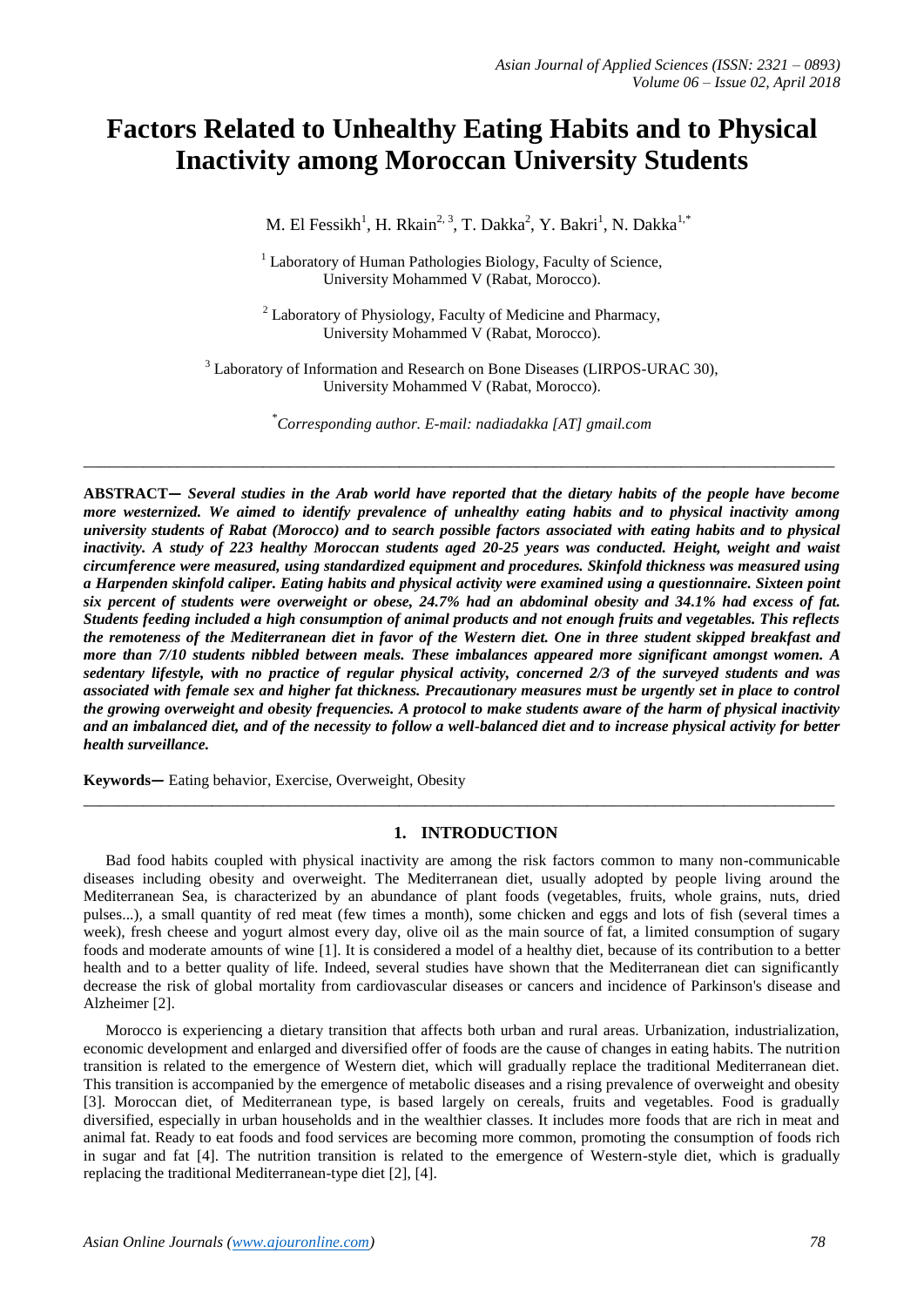*Asian Journal of Applied Sciences (ISSN: 2321 – 0893) Volume 06 – Issue 02, April 2018*

The practice of regular physical activity reduces the risk of many chronic conditions, such as coronary heart disease and cerebrovascular accident, metabolic syndrome, type II diabetes, hypertension, colon cancer, breast cancer and depression [5]. Moreover, physical exercise is an essential determinant of energy expenditure, and thus fundamental to energy balance and weight control [6]. For adults aged 18-64 years, it is necessary to practice at least 150 minutes of moderate-intensity physical activity during the week, or to do at least 75 minutes of vigorous-intensity physical activity throughout the week or an equivalent combination of moderate- and vigorous-intensity activity [7]. The nutrition transition, coupled with reduced physical activity, is accompanied by the emergence of metabolic diseases and an increase in the prevalence of overweight and obesity [2], [4]. Several studies in the Arab world have reported that the dietary habits of people have become more westernized [8], [9].

In this work, we aimed to identify the prevalence of unhealthy eating habits and physical inactivity among students of the Mohammed V University of Rabat (Morocco) and to search for possible factors (as overweight and obesity) associated with eating habits and physical inactivity.

# **2. METHODS**

This study included a questionnaire about general characteristics (age and gender), anthropometric parameters, practice of physical activity and dietary habits.

#### *2.1 Study Sample*

A group of 223 unrelated and healthy Moroccan individuals, 76 men and 147 women, aged 20 to 25 years old, participated voluntarily in this investigation. All individuals were students pursuing their studies at two Faculties in Rabat (Faculty of Science and Faculty of Medicine and Pharmacy). This study was approved without the advice of ethics committee.

#### *2.2 Measure of parameters*

Anthropometric parameters of the study population included body weight, height, body mass index, waist circumference and percentage of body fat measured with a Harpenden skinfold caliper. Body weight (kg) was measured using a mechanical scale. The balance was placed on a flat surface. The subjects were dressed in minimal clothing and without shoes. Height (cm) was measured using a measuring rod fixed to the wall. The subject, without shoes, standing straight, looking forward, knees straight and heels in contact with the wall were measured. The body mass index  $(kg/m^2)$ was calculated by dividing weight (kg) by the square of height (m). The body mass index values were used to define the indices of obesity. These indices were defined according to World Health Organization (WHO) for those aged 18 and older [10]. Measure of the waist circumference (cm) was taken halfway between the last rib and the iliac crest with subject standing. Abdominal obesity was defined by waist circumference  $> 80$  cm for women and waist circumference  $>$ 94 cm for men [10]. Body fat percentage was estimated by skinfold thickness measurement using Harpenden skinfold caliper (HSB-BI; Division of Quality Measurement Ltd, Victoria Road, Burgess Hill, West Sussex, UK). The four sites measured were biceps (A), triceps (B), suprailiac (C) and subscapularis (D) (figure 1). Taking measurements was made on the right side of the body, on dry skin with muscles relaxed the whole time of the measurements. We selected the average value, after repeating the measurements 2 times for each site. The results were interpreted according to Durnin and Womersley for 4 folds [11]:

Body density  $(BD) = C - [M (Log10 sum of all four skin folds)]$ 

C and M are both variable constants according to age and sex.

The Siri equation is the formula for converting body density to body fat percentage [12]: Fat% =  $[(4.95 / body density) - 4.5] x100$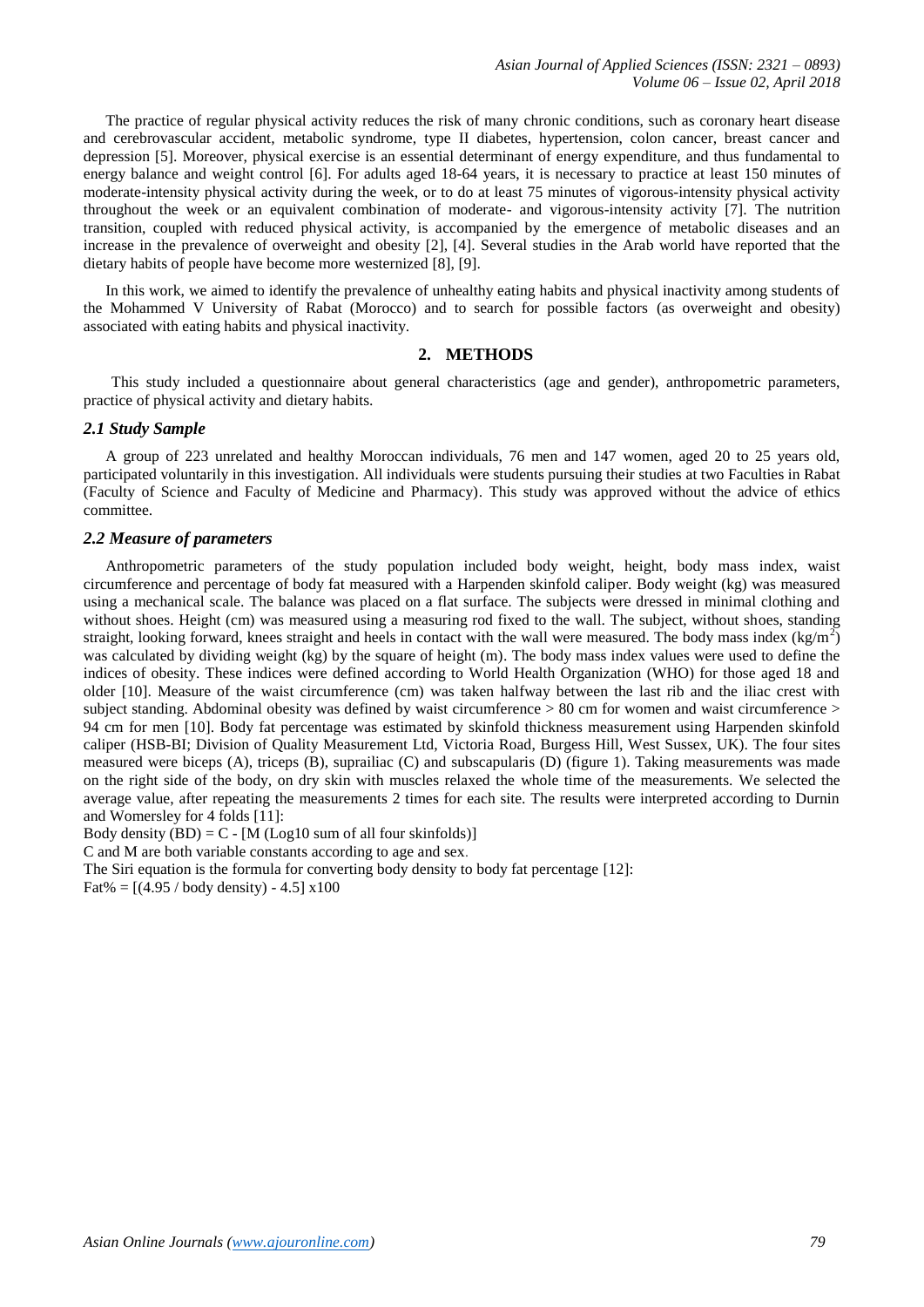

**Figure 1:** Measure of the fat mass using the Harpenden skinfold caliper.

#### *2.3 Dietary habits and practice of physical activity*

The questionnaire provides information on food consumption and physical activity. It was auto-filled by the surveyed individuals, informing about food habits in describing meal contents. We split the day into five periods (breakfast, lunch, snack, dinner and snacking). For each period, we determined the frequency and the choice of foods and drinks consumed during the day. Evaluation according to the recommendations of the French National Nutrition and Health Program (PNNS) included six questions on the various groups of food [13]. The answers of the students concerned the number of times food was consumed or a group of foods per day or per week. About salt consumption, students were asked if they ate salty foods and if they added salt in food of their already salted plates. For sugar consumption, subjects were asked if they consumed soft drinks and if they added sugar in their sugary drinks.

For physical activity, the questionnaire was established using recommendations of Global recommendations on physical activity for health [7] (HHS, 2008). The questionnaire included the practice of regular physical activity per week and per day in minutes.

#### *2.4 Statistical analysis*

Results were subjected to statistical analysis using the statistical package for the social sciences (SPSS) software package version 20. For quantitative data, the results are presented as means with standard deviation (SD). For qualitative data, the results are expressed as a percentage. According to the nature of the studied associations, diverse statistical tests were used: Chi-squared test for the comparisons of groups with qualitative variables, Student's t-test for the comparisons of quantitative variables, and the Pearson correlation test, to study the relation that could exist between two quantitative variables. The degree of meaning retained to assert a difference was to be lower than 5%.

# **3. RESULTS**

#### *3.1 Anthropometric parameters*

A total of 223 subjects aged 20-25 years, of both genders were included in this study. Mean age was 21.8±1.8, the majority was of female gender (66%) and 34% were male (n=76). The mean body mass index was  $21.8 \pm 3.3$  kg/m<sup>2</sup>. Descriptive characteristics of the sample are shown in table 1. Overweight and obesity were found in 16.6% of students. A fourth of students (24.7%) had abdominal obesity. One student out of three (34.1%) had an excess of fat mass assessed by measure of the skinfold thickness. The women presented significantly higher excess of fat mass ( $p=0.001$ ) and abdominal obesity  $(p=0.000)$  than men.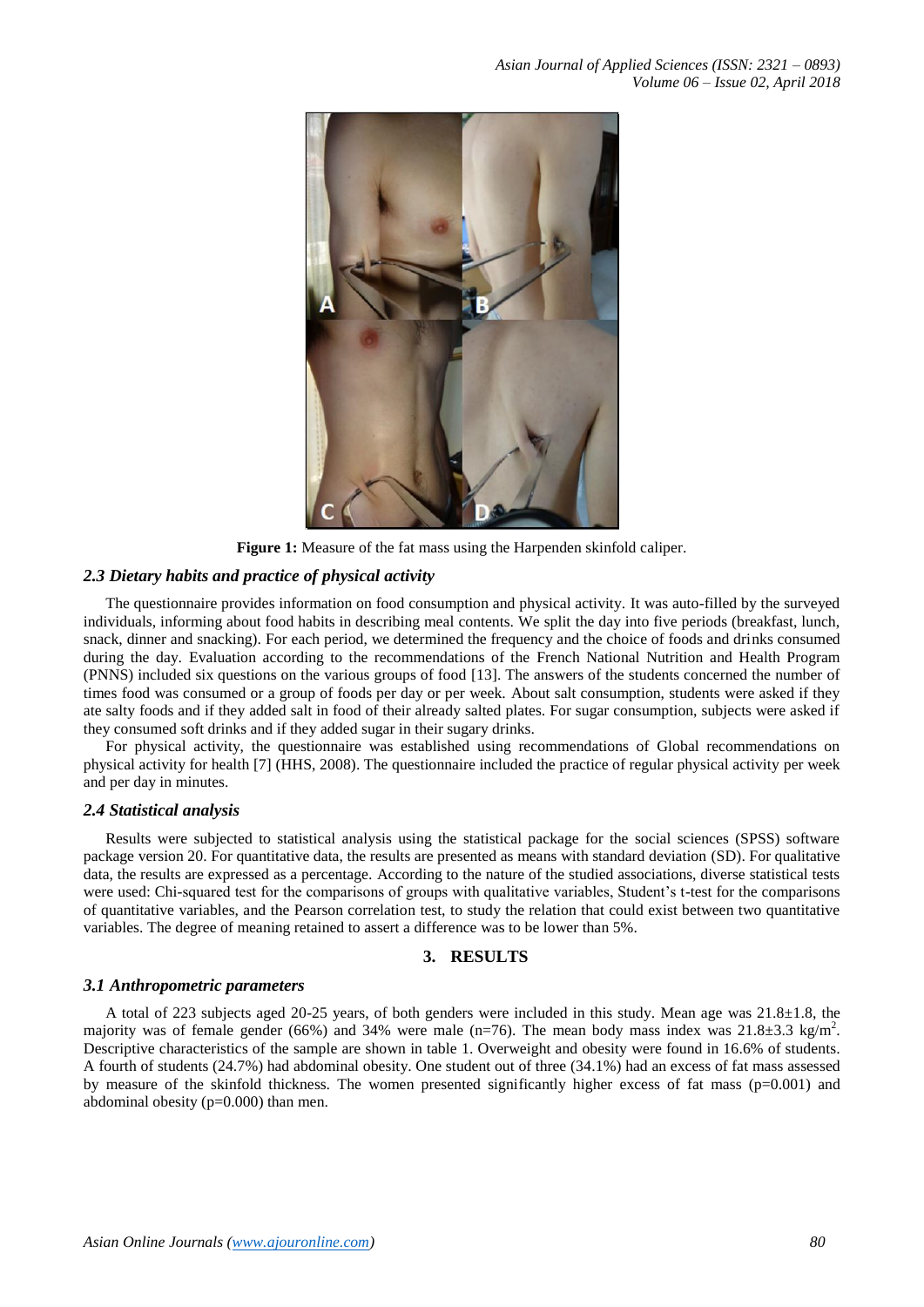|                                           | $n=223$         | Women           | Men             |  |
|-------------------------------------------|-----------------|-----------------|-----------------|--|
|                                           |                 | $(n=147)$       | $(n=76)$        |  |
| <b>Anthropometric parameters</b>          |                 |                 |                 |  |
| Weight <sup>1**</sup>                     | $60.8 \pm 10.5$ | $57.7 \pm 9.3$  | $66.9 \pm 10.1$ |  |
| $Height^{1**}$                            | $167 + 8.7$     | $162.4 \pm 5.6$ | $175.9 \pm 6.7$ |  |
| BMI <sup>1</sup>                          | $21.8 \pm 3.3$  | $21.9 \pm 3.5$  | $21.6 \pm 2.8$  |  |
| Thinness                                  | 11.7            | 12.2            | 10.5            |  |
| Normal weight                             | 71.7            | 70.1            | 75              |  |
| Overweight and obesity                    | 16.6            | 17.7            | 14.5            |  |
| WC <sup>1</sup>                           | $78.7 + 8.9$    | $78 + 8.5$      | $79.9 + 9.4$    |  |
| Abdominal Obesity**                       | 24.7            | 29.3            | 16              |  |
| Percentage of FM <sup>1**</sup>           | $18.9 \pm 6.9$  | $21.2 \pm 7.1$  | $14.6 + 4$      |  |
| Excess FM <sup>1*</sup>                   | 34.1            | 41.5            | 19.7            |  |
| <b>Dietary habits</b>                     |                 |                 |                 |  |
| Three meals/day                           | 33.2            | 29.9            | 39.5            |  |
| <b>Breakfast</b>                          | 61              | 56.5            | 69.7            |  |
| $Lunch^{\dagger}$                         | 74              | 77.6            | 67.1            |  |
| Dinner*                                   | 74.9            | 69.4            | 85.5            |  |
| Snack                                     | 81.6            | 83              | 79              |  |
| Nibbling <sup>®</sup>                     | 74.9            | 81              | 63.2            |  |
| Nibbling frequency <sup>1</sup>           | $2.2 \pm 0.9$   | $2.1 \pm 0.9$   | $2.3 \pm 0.9$   |  |
| <b>Physical activity</b>                  |                 |                 |                 |  |
| Regular Physical Activity                 | 34.1            | 18.4            | 64.5            |  |
| Duration of $PA \geq 30$ min/day at least | 16.6            | 6.8             | 35.5            |  |
| 3 times/week**                            |                 |                 |                 |  |

**Table 1:** General characteristics of the students.

Notes: BMI; body mass index, WC; waist circumference, FA; fat mass, PA; physical activity.

Tests used: <sup>1</sup>Student's t-test and <sup>2</sup>Chi square test. Results presented in percentage (%) and means±SD (standard deviations).  $\frac{1}{p}$  = 0.1,  $\frac{1}{p}$  = 0.05,  $\frac{1}{p}$  = 0.001.

## *3.2 Dietary parameters*

A detailed description of the contents of different meals taken during the day by the students (breakfast, lunch, snack and dinner) was provided. Table 1 shows that only 33.2% of students took three meals per day (breakfast (61%), lunch (74%) and dinner (74.9%)). Nibbling was reported by 74.9% of the studied population. Compared to male students, female students were more likely to skip breakfast ( $p=0.05$ ), dinner ( $p=0.008$ ) and to nibble ( $p=0.004$ ). Concerning the contents of the meals, we note the following:

- Most students consumed starchy foods (refined grains and French fries) and olive oil;

- The majority of students consumed animal products (especially chicken and dairy products), as well as fastfood meals;

- Most students did not consume fruits, vegetables and fish in their meals.

Table 2 shows the results of evaluation according to the recommendations of the French National Nutrition and Health Program (PNNS) and sugar and salt consumption.

**Table 2**: Evaluation of the dietary habits following the PNNS (French National Nutrition and Health Program).

| <b>Eating habits</b>                     | $n=223$ |
|------------------------------------------|---------|
| Taking drinks $\geq$ 1.5 l/day           | 48      |
| Eating 5 fruits and vegetables/day       | 41      |
| Taking 3 dairy products/day              | 39      |
| Starchy foods consumption at every meal  | 32      |
| Meats/eggs consumption once to twice/day | 63      |
| Fish consumption at least two times/week | 52      |
| Adding sugar                             | 84      |
| Adding salt                              | 35      |

Notes: Results presented in percentage (%).

# **3.3** *Physical activity*

The majority of students (66%) did not practice physical activity. It was higher for women than for men ( $p=0.000$ ). Only 16.6% of students practiced regular exercises at least 30 minutes 3 times per week (table 1).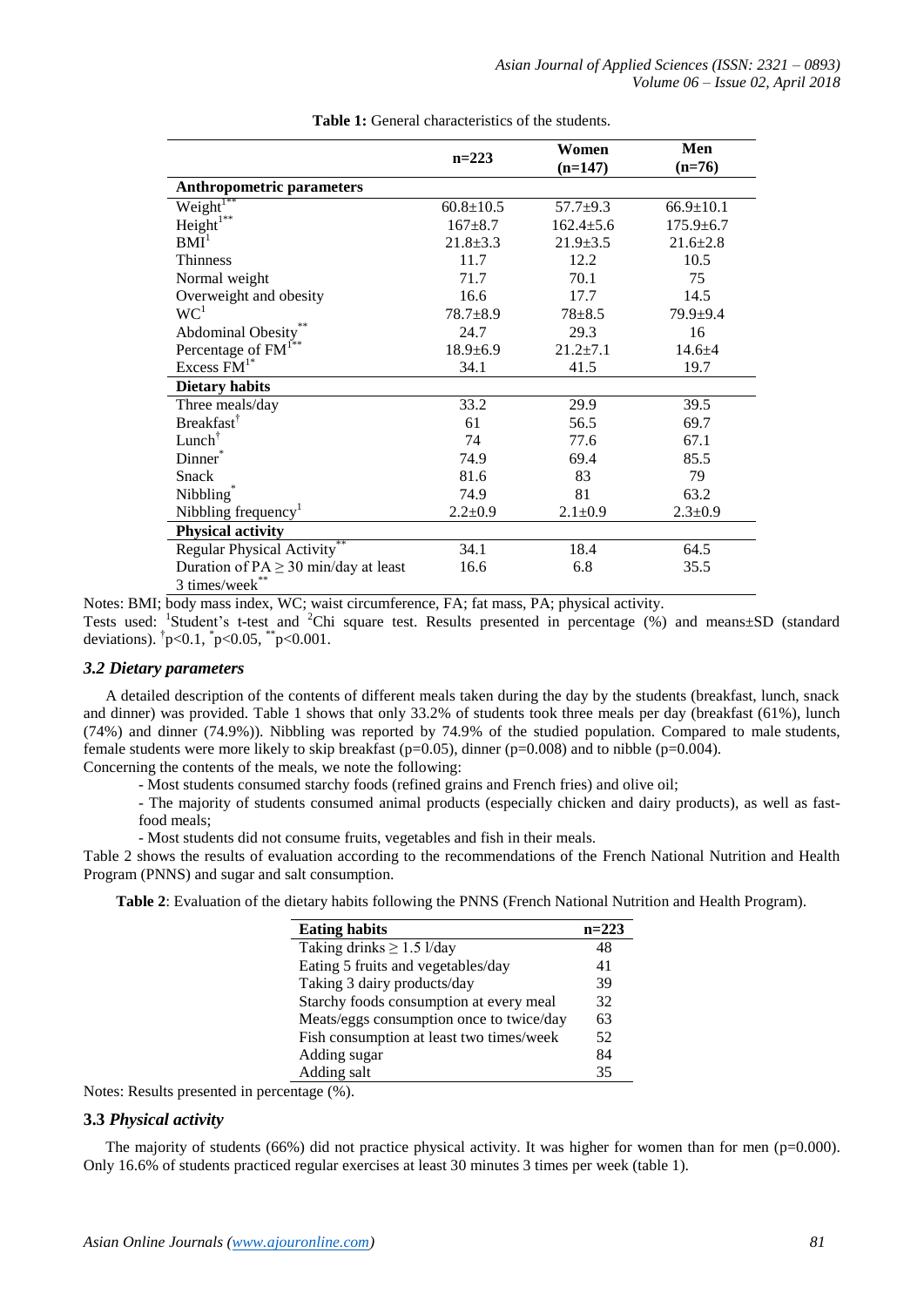# *3.4 Association study between anthropometric parameters, eating habits and frequency of physical activity*

We found a negative correlation between the number of meals per day and the relative anthropometric parameters (body mass index and percentage of fat mass) among students. There was no association between physical activity, frequency of snacking and body mass index, percentage of fat mass and waist circumference (table 3).

| <b>Eating habits and other parameters</b> |             | BMI   | WC       | FM       |
|-------------------------------------------|-------------|-------|----------|----------|
| Number of meals/day                       | pearson's r | 0.160 | $-0.112$ | $-0.200$ |
|                                           | p-value     | 0.020 | 0.100    | 0.003    |
| Frequency of snacking                     | pearson's r | 0.022 | 0.050    | 0.045    |
|                                           | p-value     | 0.780 | 0.520    | 0.570    |
| Frequency of PA                           | pearson's r | 0.100 | 0.110    | 0.050    |
|                                           | p-value     | 0.400 | 0.350    | 0.690    |

**Table 3:** Analysis of the correlation between anthropometric parameters, eating habits, frequency of physical activity.

Notes: BMI; body mass index, WC; waist circumference, FM; fat mass, PA; physical activity. Test used: Pearson correlation test.

Table 4 shows significant association between taking breakfast and normal weight status ( $p=0.05$ ). No significant association was found between snacking and anthropometric parameters.

| <b>Eating habits</b>   | <b>Eating meals</b> |                |            |
|------------------------|---------------------|----------------|------------|
|                        | Yes                 | N <sub>0</sub> | $p-value2$ |
| <b>Breakfast</b>       |                     |                |            |
| WC <sup>1</sup>        | $78.4 \pm 8.8$      | $79.1 + 9$     | 0.60       |
| Abdominal obesity      | 23.5                | 26.4           | 0.62       |
| BMI <sup>1</sup>       | $21.8 + 3.1$        | $21.7 + 3.6$   | 0.80       |
| <b>Thinness</b>        | 9.6                 | 14.9           | 0.22       |
| Normal weight          | 76.5                | 64.4           | 0.05       |
| Overweight and obesity | 14                  | 20.7           | 0.19       |
| Rate of $FM1$          | $18.3 \pm 6.7$      | $20+7.3$       | 0.07       |
| Excess of FM           | 32.4                | 36.8           | 0.50       |
| Snacking               |                     |                |            |
| $WC^{1}$               | $79.2 \pm 8.9$      | $77.1 + 8.7$   | 0.13       |
| Abdominal obesity      | 25.7                | 21.4           | 0.52       |
| $1$                    | $21.9 \pm 3.2$      | $21.4 + 3.4$   | 0.31       |
| <b>Thinness</b>        | 9.6                 | 17.9           | 0.09       |
| Normal weight          | 72.5                | 69.6           | 0.70       |
| Overweight and obesity | 18                  | 12.5           | 0.34       |
| Rate of $FM1$          | $19.2 \pm 6.7$      | $18.1 \pm 7.6$ | 0.30       |
| Excess of FM           | 36.5                | 26.8           | 0.18       |

Notes: BMI; body mass index, WC; waist circumference, FM; fat mass.

Tests used: <sup>1</sup>Student's t-test and <sup>2</sup>Chi square test. Results presented in percentage (%) and means±SD (standard deviations).

## **4. DISCUSSION**

We conducted a cross-sectional study on a population of 223 university students of Rabat, aged 20 to 25 years old, by describing exhaustively way their lifestyles to identify prevalence of unhealthy eating habits and to physical inactivity and also to evaluate obesity and overweight of these students.

The prevalence of overweight and obesity in the studied population was 16.6%. In its 2016 annual report, the World Health Organization (WHO) reported that 52% of adults aged 18 and over were overweight or obese **[14]**. On the one hand, the percentage observed in our population, seems to us to be underestimated. This could be explained by the recruitment. First, overweight or obese students did not accept to take part in the study, refusing to have anthropometric measurements taken. On the other hand, the age of our study population was between 20 and 25 years, while that of the population studied by World Health Organization (WHO) extended from 18 years and over.

In this study, 24.7% of students had abdominal obesity. However, this android obesity, is now well recognized as a major risk factor for cardiovascular diseases, metabolic (as type 2 diabetes) disorders and certain cancers [15], [16], [17].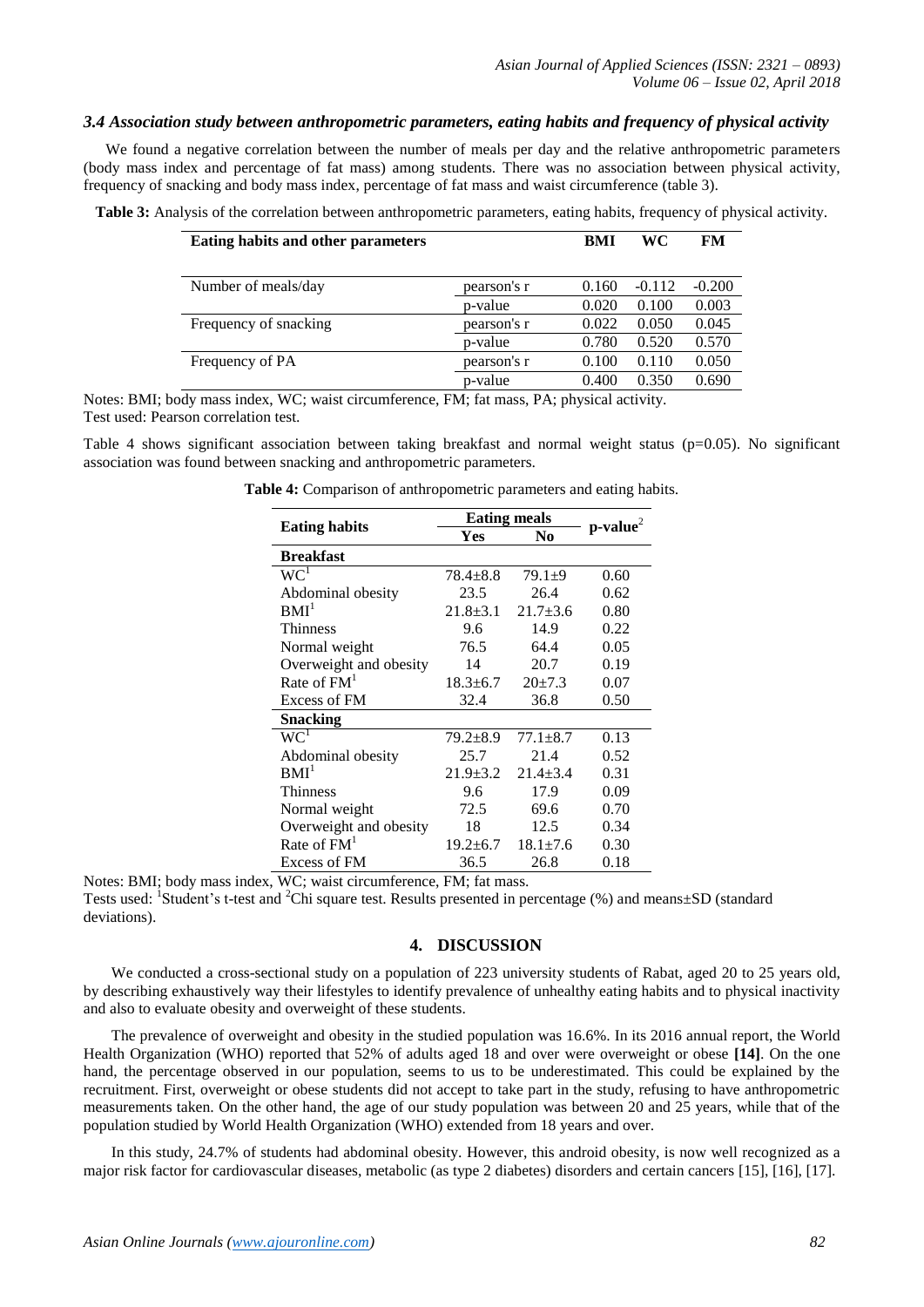In this current study, evaluation of fat mass was studied using the Harpenden skinfold caliper. This method allowed evaluating excess of fat in almost one in three students (34.1%). It seems more sensitive than body mass index for detecting excess of fat mass. In fact, it is recognized that body mass index is an imperfect measure of body fatness, largely because it does not directly measure fat mass [18]. A sedentary lifestyle is considered in many countries, especially in Western countries, as a serious public health problem and awareness raising plans have been initiated in some countries. In our study we found a pronounced sedentary lifestyle among young people, with no practice of regular physical activity, it was found in almost two-thirds of the population studied. The adoption of a sedentary lifestyle, by these students could be explained by the increase in sedentary behavior over the business and domestic activities, transport use, time spent in front of a screen (computer or television). In fact, lack of physical activity and a sedentary lifestyle are two independent risk factors for multiple non-communicable diseases [19].

Our study also showed that women had a higher percentage of fat mass and abdominal obesity than men. This could be explained by the high proportion of physical inactivity and the flaws in eating habits, dominated by skipping breakfast and dinner and snacking.

Skipping meals, especially breakfast, could cause deregulation of appetite, see weight gain. A study of Song *et al.* [20] showed an inverse association between the consumption of breakfast and body mass index and regular consumption of breakfast was associated with normal weight.

Concerning eating habits, our study provided a detailed description of the contents of different meals taken during the day (breakfast, lunch, snack and dinner) by students. We note the following:

- Most students consumed olive oil and starchy foods, typical of traditional Moroccan food and Mediterranean diet. However, refined grains despite of whole grains cereals, and potatoes in the form of French fries;

- The majority of students consumed animal products (especially chicken and dairy products), as well as fastfood dishes. This typically reflects the influence of Western eating habits;

- Most students did not consume fruits, vegetables and fish. This is also far from the Mediterranean diet.

So, the Mediterranean diet is not the food mode widely followed by the students. This reflects, the change of the students from the Mediterranean traditional diet in favor of the Western diet. According to the study of El Rhazi [3], the nutritional profile of Moroccan, rather Westernized, is currently characterized by the introduction of more and more meat and dairy products. One of the peculiarities of this profile was the conservation of many elements of the traditional diet, such as the consumption of vegetables and cereals. According to the same study, the Mediterranean diet is no longer a diet common to the total Moroccan population. It is being abandoned independently of age and level of education in urban and in rural areas, among people of a high socioeconomic level.

The repercussions of these changes in food habits on the risk of the chronic diseases were perceived through the increase in the frequency of obesity and overweight. According to the Food and Agriculture Organization of the United Nations [4], this nutritional transition coupled with reduced physical activity, are at the origin of the progress of overweight and obesity in the adult population. It seems clear to us that the recommendations of the French National Nutrition and Health Program (PNNS) are not considered by the students.

Our results also show that more than one out of three students (39%) jumped breakfast, while the professionals insisted on the importance of this meal. The breakfast is part of classical dietary recommendations [21]. Taking breakfast had been related to body weight. A study by de Castro JM [22] showed that food intake in the morning (breakfast) in particular promoted satiety and allowed a reduction in the total energy of the day and therefore the prevention of overweight and obesity. Moreover, we found that the students who had breakfast often had a normal weight.

We also showed in this study that more than seven out of ten students (74.9%) nibbled between meals. Almost one out of two individuals reported nibbling at least twice a day foods such as pastries, cookies, chocolate and candies... Snacking is associated with an increase in the prevalence of overweight and/or obesity [23], [24].

In our study, we found a negative correlation between the number of meals per day and the anthropometric parameters (body mass index and percentage of fat mass) of students. As stated above, skipping meals could cause deregulation in appetite and weight gain. This is in agreement with previous studies, which reported an inverse relation between the frequency of feeding, the percentage of fat mass and body mass index [25], [26]. The addition of the sugar in supplement was frequently reported by the students (84%). One out of three students (35%) opted for salted food. This is against the recommendations of the specialists and of the World Health Organization (WHO), which recommend limiting the consumption of these two elements [27], [28]. According to the National Observatory of Human Development, the consumption of sugar and salt in Morocco is increasing, which engenders with other risk factors, an increased prevalence of certain diseases (hypertension, cardiovascular diseases, diabetes mellitus ...) [29].

This study has the advantage to give a detailed profile on a rather wide population of students, by describing in a rather exhaustive way their diet.

It allowed us to highlight the high prevalence of physical inactivity, overweight and obesity (knowing that it was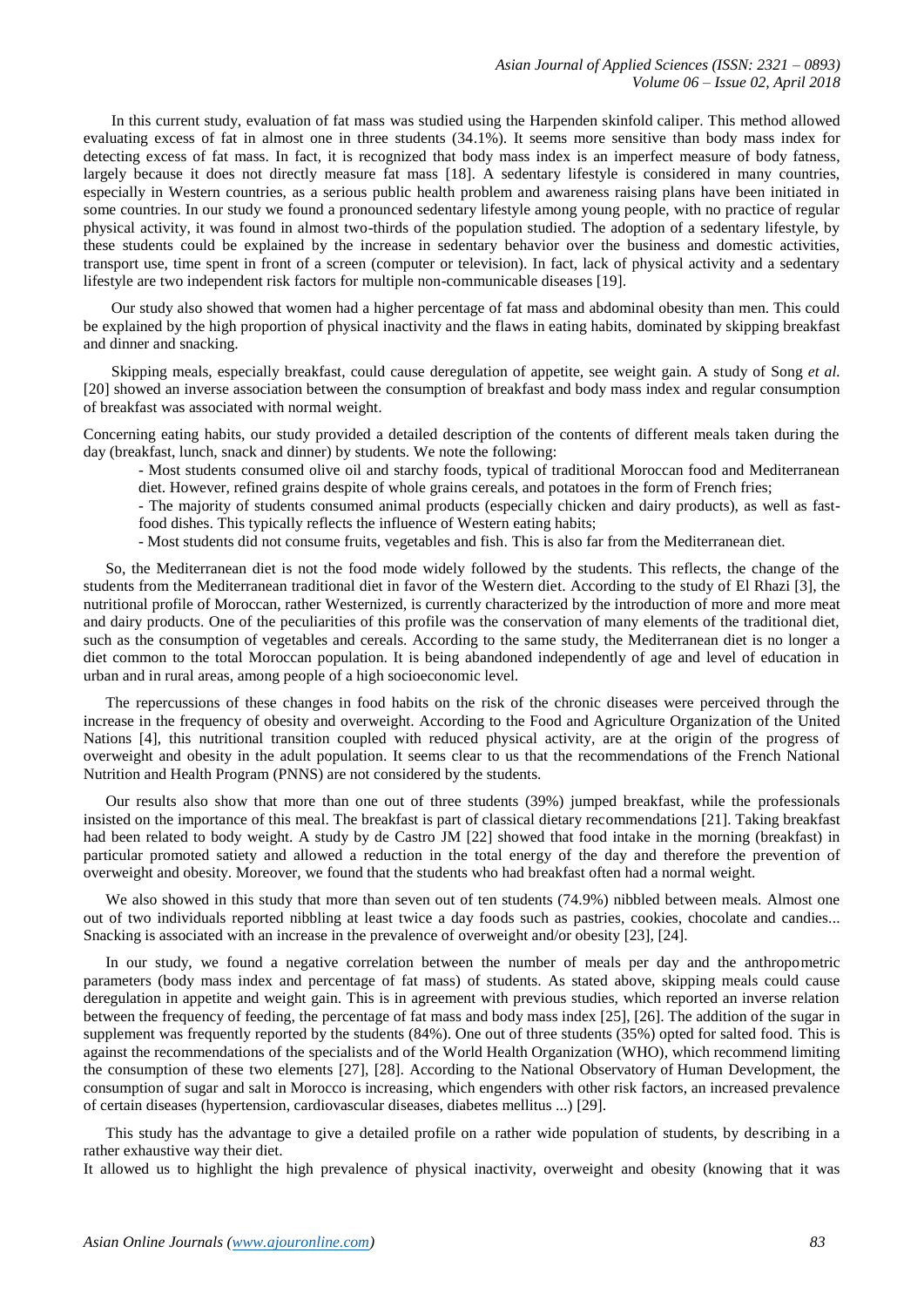underestimated by recruitment) and the importance of the flaws in eating habits, in particular those of snacking and skipping breakfast. These imbalances appear to be more important to women.

The use of the Harpenden skinfold caliper is a strong point, because this method is more rigorous than that of the body mass index.

The sample size is rather important, and would reflect alimentation of the students pursuing university studies.

It is to highlight the study limitations, including the lack of food evaluation by a food diaries, and the absence of the use of valid scores for more precise evaluation of physical activity.

## **5. CONCLUSION**

This study describes the lifestyle of Moroccan students, their eating habits and physical activity, and also provides an opportunity to evaluate the fat levels of these students.

It emerged from this study that:

- Women have more abdominal obesity and excess body fat than men and are therefore at risk of developing diseases because they do not spend enough time performing physical activity;

- The Mediterranean diet is no longer the mode food followed by Moroccan students. It implies an estrangement of a part of this population from the traditional diet in favor of Western diets;

- Eating habits of students do not seem to be appropriate for a healthy lifestyle (snacking, skipping meals, adding salt and sugar in food already salted and sweetened).

These results are useful in establishing a sensitization protocol to the danger of physical inactivity and dietary imbalance, and the necessity of following a healthy balanced diet and performing regular physical activity.

## **6. ACKNOWLEDGEMENTS**

The authors would like to acknowledge the contribution of the students and other individuals involved in the recruitment of subjects to this study.

#### **7. REFERENCES**

- [1] Davis, C., Bryan, J., Hodgson, J. and Murphy, K. 2015. Definition of the Mediterranean Diet; A Literature Review. Nutrients 7(11): 9139-53.
- [2] El Rhazi, K., Nejjari, C., Zidouh, A., Berraho, M. and Barberger Gateau, P. 2010. Prevalence of obesity and associated sociodemographic and lifestyle factors in Morocco. Public Health Nutrition 14(1): 160-7.
- [3] El Rhazi, K. 2010. Nutritional transition, associated factors and emergence of chronic diseases in Morocco: crosssectional study in general adult population. Bordeaux, France and Fes, Morocco: Victor Segalen Bordeaux-II and Sidi Mohamed Ibn Abdillah Universities, MSc thesis.
- [4] Food and Agriculture Organization of the United Nations (FAO) Nutrition and Consumer Protection Division (NCPD). 2011. Nutrition country profils: Kingdom of Morocco. Retrieved on 2018 from FAO Website: http://fao.org/tempref/AG/agn/nutrition/ncp/mar.pdf
- [5] Booth, F. W., Roberts, C. K. and Laye, M. J. 2012. Lack of exercise is a major cause of chronic diseases. Comprehensive Physiology 2(2): 1143-1211.
- [6] Hill, J. O., Wyatt, H. R. and Peters, J. C. 2012. Energy Balance and Obesity. Circulation [126\(1\): 126-132.](https://www.ncbi.nlm.nih.gov/entrez/eutils/elink.fcgi?dbfrom=pubmed&retmode=ref&cmd=prlinks&id=22753534)
- [7] United States Department of Health and Human Services (HHS) Physical Activity Guidelines Advisory Committee (PAGAC). 2008. Physical Activity Guidelines Advisory Committee Report. Retrieved on January 21, 2018 from ODPHP Website: https://health.gov/paguidelines/report/pdf/committeereport.pdf
- [8] Musaiger, A. O. 2002. Diet and prevention of coronary heart disease in the Arab Middle East countries. Medical Principles and Practice 11(2): 9-16.
- [9] Mehio Sibai, A., Nasreddine, L., Mokdad, A. H., Adra, N., Tabet, M. and Hwalla, N. 2010. Nutrition transition and cardiovascular disease risk factors in Middle East and North Africa countries: reviewing the evidence. Annals of Nutrition and Metabolism 57(3-4): 193-203.
- [10] World Health Organization (WHO). 2003. Report of a WHO Consultation: obesity: preventing and managing the global epidemic. Retrieved on February 16, 2018 from WHO Website: http://apps.who.int/iris/bitstream/10665/42734/1/WHO\_TRS\_894\_fre.pdf
- [11] Durnin, J. V. and Womersley, J. 1974. Body fat assessed from total body density and its estimation from skinfold thickness: measurements on 481 men and women aged from 16 to 72 years. British Journal of Nutrition 32(1): 77- 97.
- [12] Siri, W. E. 1956. The gross composition of the body. Advances in Biological and Medical Physics 4: 239-80.
- [13] National Institute for Prevention and Health Education (France) (INPES) The Steering Committee of the French National Nutrition and Health Program (PNNS). 2002. The food guide for all: health comes by eating. Retrieved on January 03, 2018 from INPES Website: http://inpes.santepubliquefrance.fr/CFESBases/catalogue/pdf/581.pdf
- [14] World Health Organization (WHO). 2018. Fact sheet N°311: obesity and overweight. Retrieved on March 2, 2018 from WHO Website: http://www.who.int/mediacentre/factsheets/fs311/en/